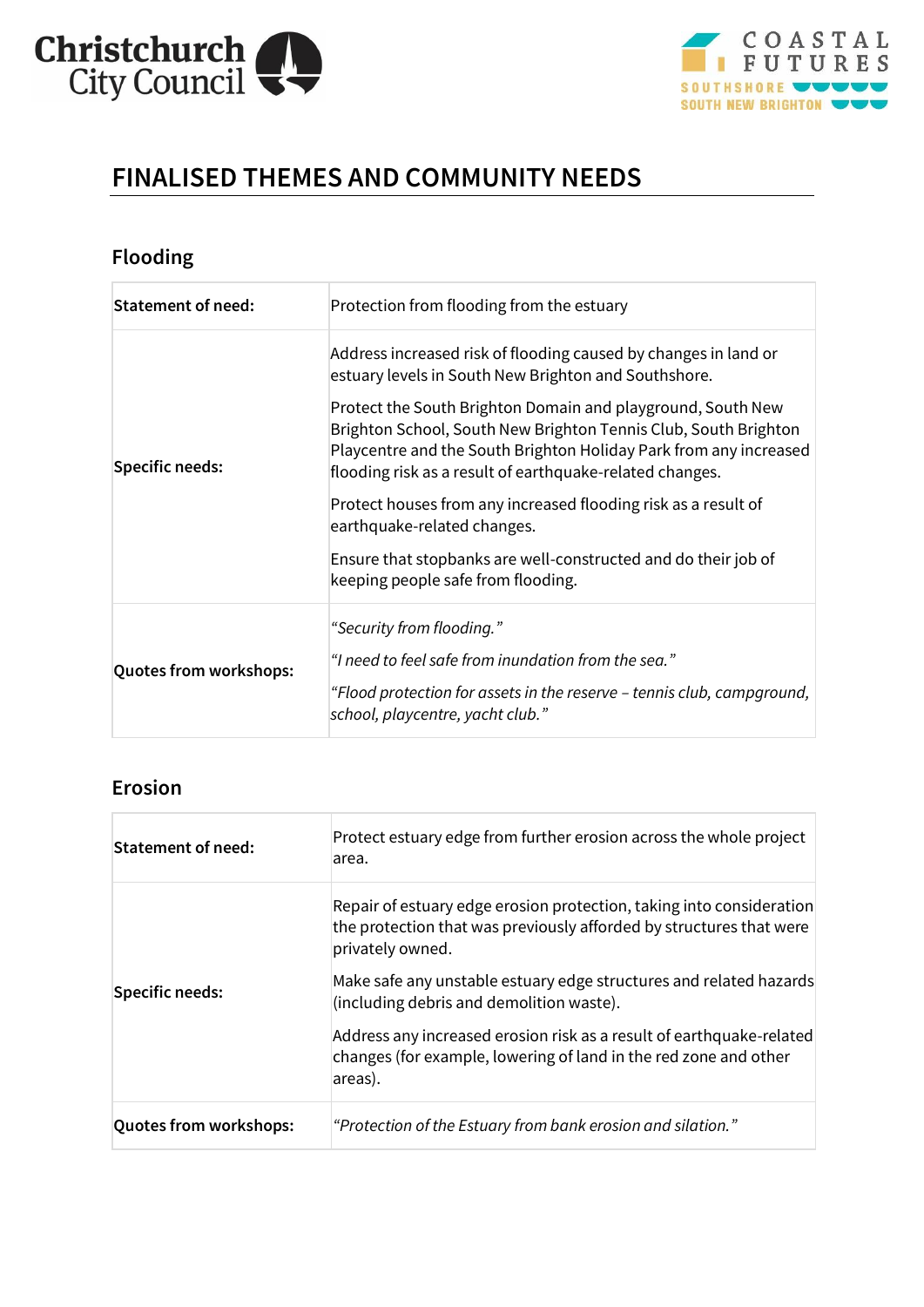



 *"Estuary edge repair and protection – environment, property, people."*

#### **Stormwater**

| <b>Statement of need:</b>     | A well-constructed, monitored and maintained stormwater<br>system that functions in the coastal environment, and provides<br>adequate drainage.                                                                                                                                                                                                                   |
|-------------------------------|-------------------------------------------------------------------------------------------------------------------------------------------------------------------------------------------------------------------------------------------------------------------------------------------------------------------------------------------------------------------|
| Specific needs:               | Address street flooding in all areas including Jervois Street, Tovey<br>Street and the Ebbtide Street end of Rocking Horse Road.<br>Prevent stormwater from Halsey Street flooding the South<br>Brighton Holiday Park and South New Brighton Tennis Club and<br>impacting on surrounding homes.<br>Ensure functioning stormwater outlets across the project area. |
| <b>Quotes from workshops:</b> | "Drainage, stormwater management, surge."<br>"To sort out drainage/stormwater inundation/flooding issues<br>(Jervois, Tovey Streets that happens because of failure of<br>stormwater drainage pipes."                                                                                                                                                             |

### **Ecosystems**

| <b>Statement of need:</b>     | Options to address flooding and erosion should also support a<br>healthy, diverse and abundant estuary edge ecosystem.                                                 |
|-------------------------------|------------------------------------------------------------------------------------------------------------------------------------------------------------------------|
| <b>Specific needs:</b>        | Protect the existing natural environment and recognise its<br>international significance as part of the East Asian-Australasian<br>Flyway network for migratory birds. |
|                               | Maintain and enhance the salt marsh.                                                                                                                                   |
|                               | Support appropriate estuary edge planting.                                                                                                                             |
|                               | Provide clarity about any planned works and how community<br>planting can support this.                                                                                |
| <b>Quotes from workshops:</b> | "Sensitive to the area and safe planting and protection for the<br>estuary edge and birdlife etc."                                                                     |
|                               | "Bird life in estuary - kingfishers, shags, dotterels, wading birds,<br>feeding grounds maintained."                                                                   |
|                               | "To have (maintain and enhance) salt marsh habitats - Jellicoe<br>Swamp, remnants in Southshore, Bridge Street jetty and mudflats."                                    |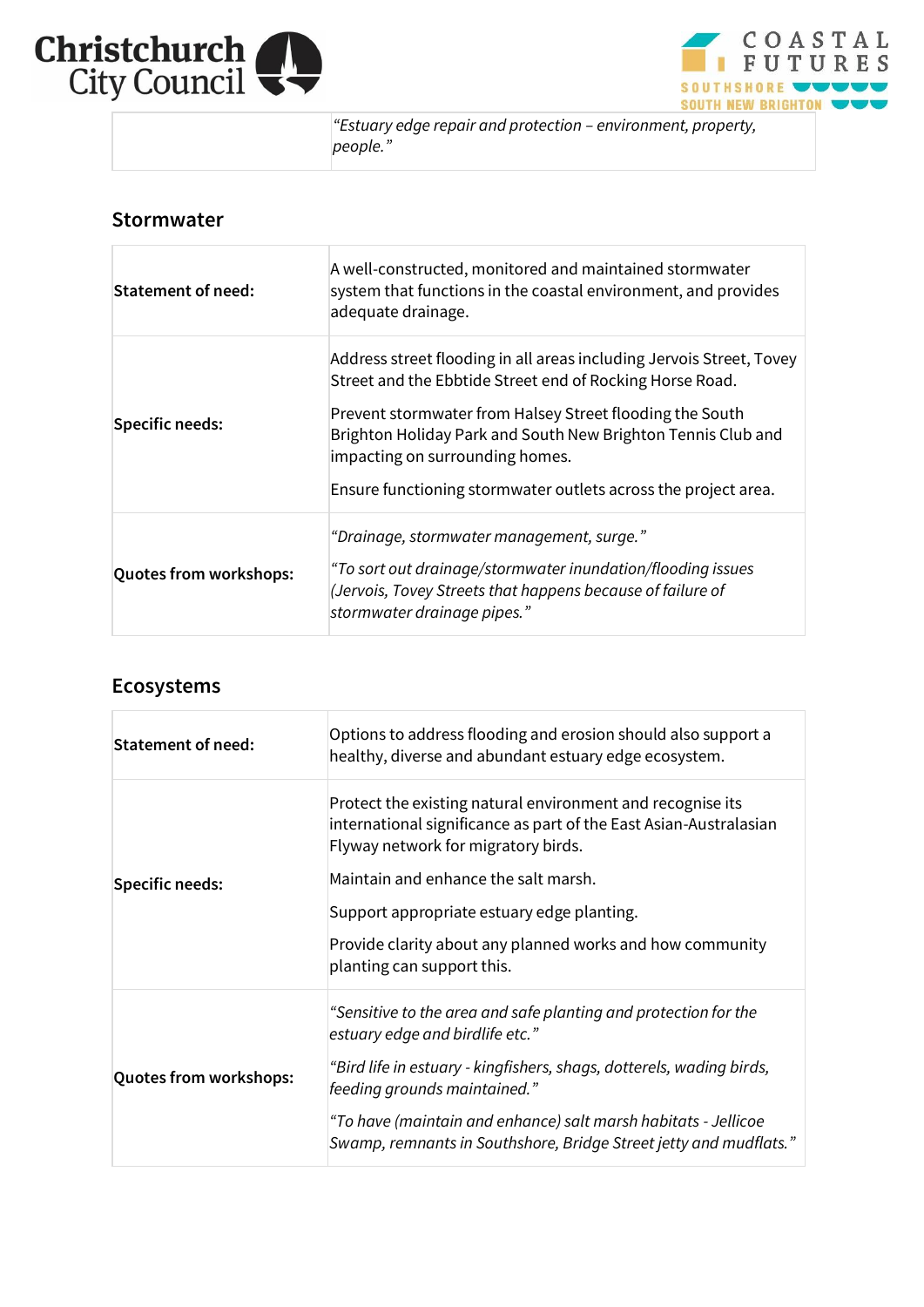



# **Recreation, access and enjoyment**

| <b>Statement of need:</b>     | Use and enjoyment of the natural and built environment.                                                                                                                                               |
|-------------------------------|-------------------------------------------------------------------------------------------------------------------------------------------------------------------------------------------------------|
| <b>Specific needs:</b>        | Repair, maintain and develop cycling and walking paths along the<br>estuary edge that increase connectivity within the immediate area<br>and to amenities in neighbouring suburbs and the wider city. |
|                               | Create opportunities for people of all ages and abilities to access<br>and enjoy the estuary edge.                                                                                                    |
|                               | Maintain the unique natural values of the area.                                                                                                                                                       |
| <b>Quotes from workshops:</b> | "Cycle/walking track needs to be reinstated - usable by diverse<br>groups, walkers, runners, scooters, bikes and pushchairs."                                                                         |
|                               | "Access to the Estuary – recreational and cultural (eq fishing, flax<br>weaving)."                                                                                                                    |
|                               | "Providing environments enticing the imaginations of the children<br>and give learning experiences."                                                                                                  |

# **Maintenance and levels of service**

| Statement of need:            | Well-maintained and cared for parks and public spaces that<br>demonstrate a commitment to the community, and allow for safe<br>enjoyment of the area.                                                                                         |
|-------------------------------|-----------------------------------------------------------------------------------------------------------------------------------------------------------------------------------------------------------------------------------------------|
| <b>Specific needs:</b>        | Address maintenance of boardwalks, tracks, verges, and trees on<br>Council-managed land.<br>Address maintenance of red zone land.                                                                                                             |
| <b>Quotes from workshops:</b> | "Community needs certainty and confidence in commitment to<br>repairs and maintenance. This would provide security."<br>"Maintenance of roads, footpaths, verges and mowing of stopbanks."<br>"Safe access to the school around the estuary." |

### **Information**

Г

| Statement of need: | Provision of clear, transparent, timely and easily accessible<br>information about all Council technical reports and decision-<br>making related to current and future hazards. |
|--------------------|---------------------------------------------------------------------------------------------------------------------------------------------------------------------------------|
|                    |                                                                                                                                                                                 |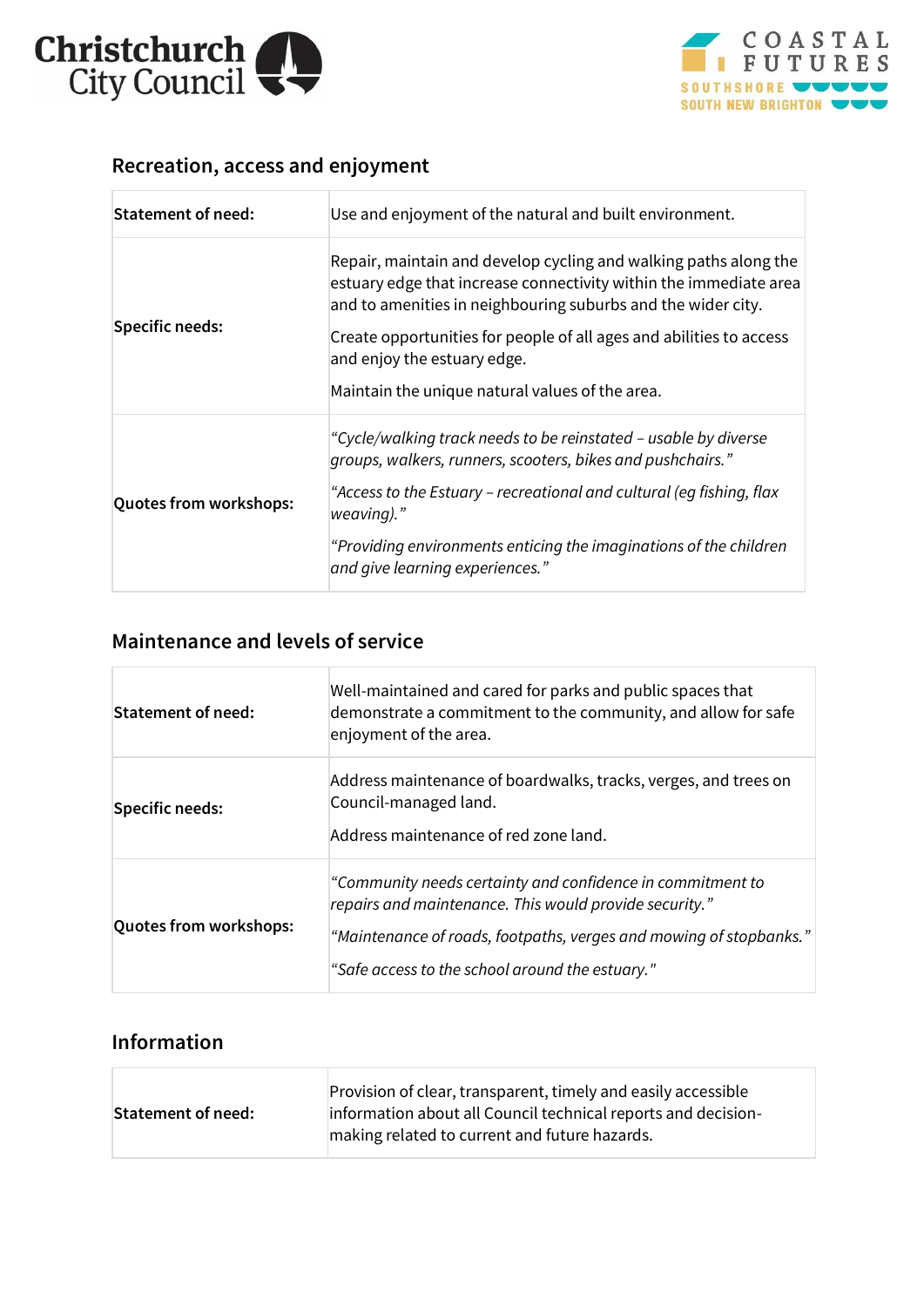



| <b>Specific needs:</b>        | Enable residents to make informed decisions about their properties<br>and businesses.                                                                                                           |
|-------------------------------|-------------------------------------------------------------------------------------------------------------------------------------------------------------------------------------------------|
|                               | Provide clear information on Council decisions since the<br>earthquakes.                                                                                                                        |
|                               | Identify any earthquake-related changes to groundwater levels and<br>any impacts of this.                                                                                                       |
|                               | Continue to seek community input into how information is<br>communicated and distributed.                                                                                                       |
|                               | Where and when practicable, release information and reports in<br>context with the rest of the city, or other coastal areas.                                                                    |
| <b>Quotes from workshops:</b> | "Need to have information easily available so that people buying<br>houses are aware of the risks."                                                                                             |
|                               | "Need for clear information, for example stability of the land in the<br>event of another earthquake, especially in light of high groundwater.<br>And monitoring to keep an eye on that issue." |

### **Future - certainty and wellbeing**

| <b>Statement of need:</b>     | Prioritise actions and activities that improve individual, family and<br>community wellbeing.                                                                                              |
|-------------------------------|--------------------------------------------------------------------------------------------------------------------------------------------------------------------------------------------|
| <b>Specific needs:</b>        | Build confidence that Council and community can work together to<br>address the earthquake-related and longer-term issues facing the<br>community.                                         |
|                               | Demonstrate the Council's commitment to equitable treatment of<br>the earthquake effects on Southshore and South New Brighton,<br>with consideration to investment in other coastal areas. |
| <b>Quotes from workshops:</b> | "Give community hope – improving wellbeing – action that ensures<br>the community has a future."                                                                                           |
|                               | "Being treated equitably to the rest of the city."                                                                                                                                         |
|                               | The need for equity with regards to addressing the EQ legacy issues -<br>important for mental health."                                                                                     |

### **Other issues**

A range of other issues were raised by the community. The loss of shops and businesses in the area, and the state of footpaths and roads away from the estuary are outside the scope of the Earthquake Legacy Project as they do not relate specifically to the estuary edge. Insurance, insurability of the area and property equity are also outside of the scope of this project, but may be discussed further as part of the climate change adaptation strategy conversation. And